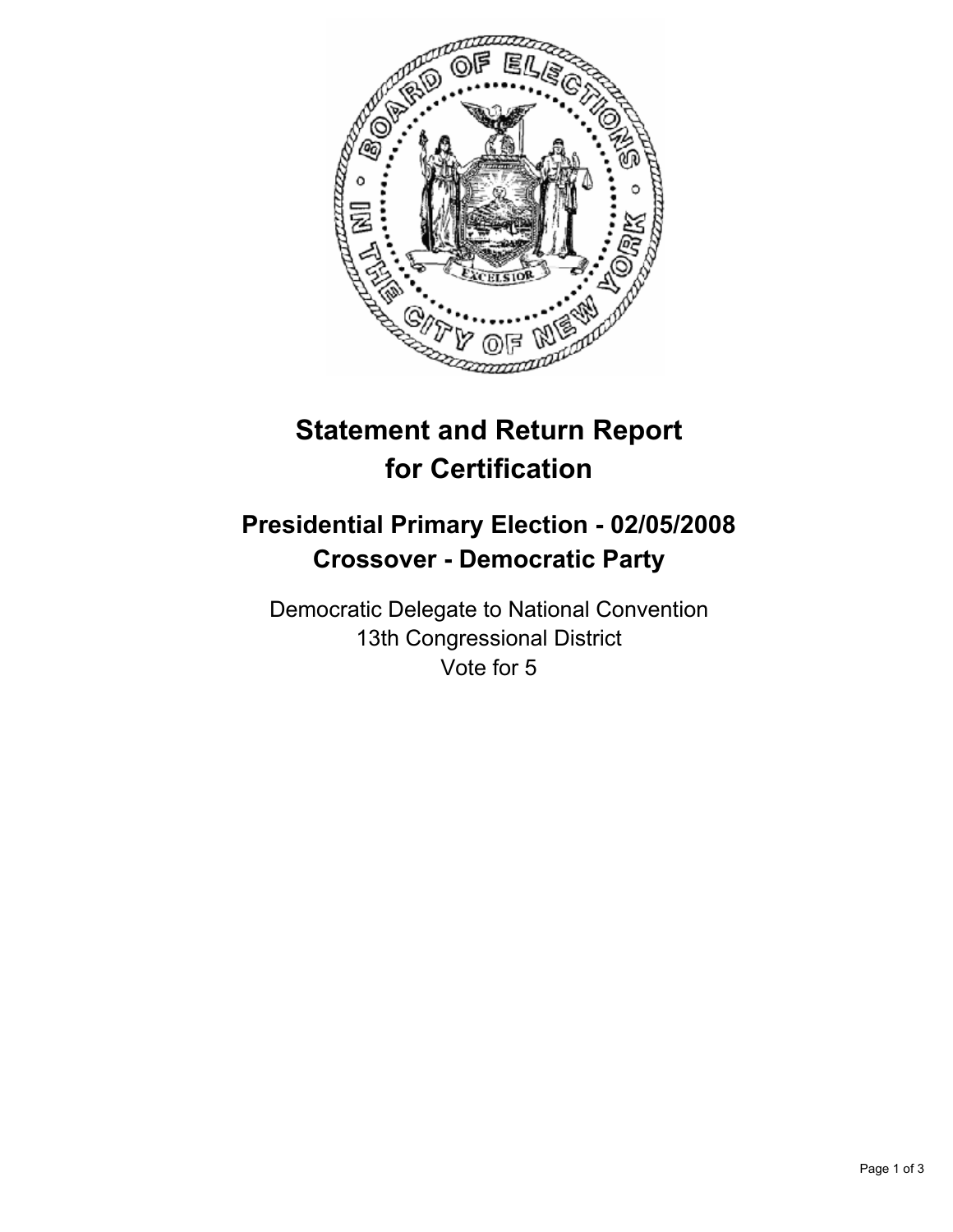

## **13th Congressional District**

| <b>Kings County</b>                                  |        |
|------------------------------------------------------|--------|
| <b>EMERGENCY</b>                                     | 19     |
| ABSENTEE/MILITARY                                    | 320    |
| <b>FEDERAL</b>                                       | 44     |
| <b>AFFIDAVIT</b>                                     | 226    |
| DIANE SAVINO (F) - PLEDGED TO SUPPORT CLINTON        | 5,543  |
| PETER J ABBATE (M) - PLEDGED TO SUPPORT CLINTON      | 5,851  |
| DILIA SCHACK (F) - PLEDGED TO SUPPORT CLINTON        | 5,155  |
| JOHN GULINO (M) - PLEDGED TO SUPPORT CLINTON         | 5,363  |
| BELINDA A DIXON (F) - PLEDGED TO SUPPORT CLINTON     | 5,045  |
| MARYANN LAURIA (F) - PLEDGED TO SUPPORT EDWARDS      | 297    |
| DEBORAH L ROSE (F) - PLEDGED TO SUPPORT OBAMA        | 2,255  |
| SAL F ALBANESE (M) - PLEDGED TO SUPPORT OBAMA        | 2,903  |
| TERESA CALIARI OLYA (F) - PLEDGED TO SUPPORT OBAMA   | 2,327  |
| CHRISTOPHER MCCREIGHT (M) - PLEDGED TO SUPPORT OBAMA | 2,239  |
| THEODORA BERKSTEINER (F) - PLEDGED TO SUPPORT OBAMA  | 2,124  |
| <b>Total Votes</b>                                   | 39,102 |
| <b>Richmond County</b>                               |        |
| <b>EMERGENCY</b>                                     | 101    |
| ABSENTEE/MILITARY                                    | 940    |
| <b>FEDERAL</b>                                       | 58     |
| <b>AFFIDAVIT</b>                                     | 489    |
| DIANE SAVINO (F) - PLEDGED TO SUPPORT CLINTON        | 14,676 |
| PETER J ABBATE (M) - PLEDGED TO SUPPORT CLINTON      | 13,011 |
| DILIA SCHACK (F) - PLEDGED TO SUPPORT CLINTON        | 12,537 |
| JOHN GULINO (M) - PLEDGED TO SUPPORT CLINTON         | 13,249 |
| BELINDA A DIXON (F) - PLEDGED TO SUPPORT CLINTON     | 12,865 |
| MARYANN LAURIA (F) - PLEDGED TO SUPPORT EDWARDS      | 730    |
| DEBORAH L ROSE (F) - PLEDGED TO SUPPORT OBAMA        | 7,036  |
| SAL F ALBANESE (M) - PLEDGED TO SUPPORT OBAMA        | 7,353  |
| TERESA CALIARI OLYA (F) - PLEDGED TO SUPPORT OBAMA   | 6,571  |
| CHRISTOPHER MCCREIGHT (M) - PLEDGED TO SUPPORT OBAMA | 6,409  |
| THEODORA BERKSTEINER (F) - PLEDGED TO SUPPORT OBAMA  | 6.060  |